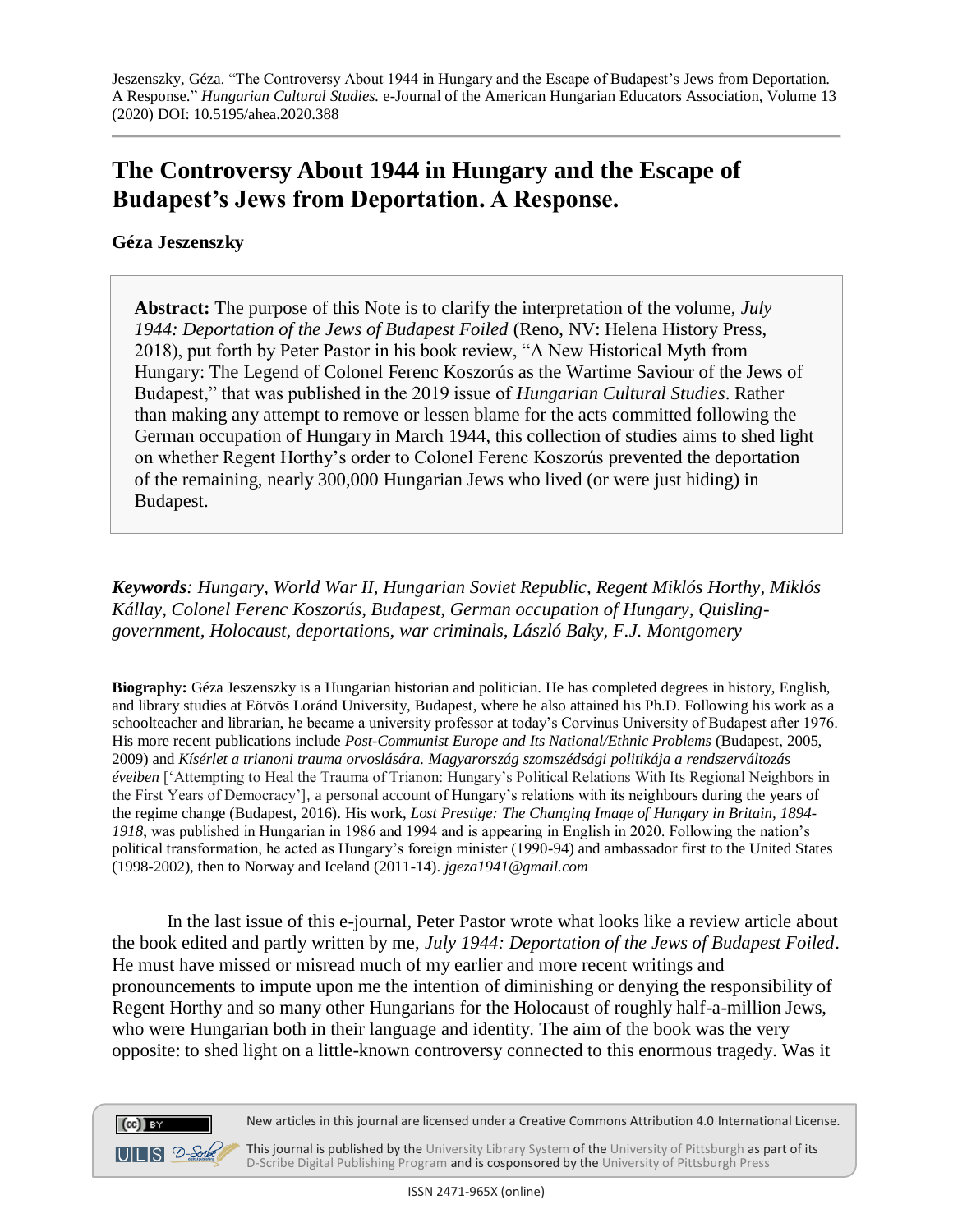really the order of Horthy issued to a unit of the Hungarian army which prevented the deportation of the remaining, nearly 300,000 Hungarian Jews who lived (or were just hiding) in Budapest? Their temporary escape leads to another question: was the Regent an accomplice in the murder of a half-million Hungarian Jews, yet also the savior of those who remained?

The basic facts cannot be disputed. Colonel Ferenc Koszorús used the  $1<sup>st</sup>$  Hungarian Armoured Division under his command to force the removal from the capital of the gendarmerie, a police unit that was loyal to the pro-Nazi puppet government and ready to carry out the deportation of Jews from Budapest. Following his stand at the crown council meeting held on June 26, 1944, Horthy, under international pressure and also gleaning from the Auschwitz Protocol what was in store for the deported Hungarian nationals, ordered the end of deportations. Rumors had spread throughout the city—even reaching the Castle, where the head of state lived—that the pro-Nazi and rabidly anti-Semitic State Secretary Baky was planning a coup to remove the Regent and thereby continue the deportations. Having received an order from Horthy, Koszorús entered Budapest with his troops and sent a courier to Baky, threatening him with military action unless the gendarmerie were withdrawn. Baky had no alternative but to comply. This action foiled the coup (if it had indeed really been in the making) and, what is more important, the continuation of the deportations. The Jews of Budapest were thus temporarily saved, and Raoul Wallenberg and others were able to help many to survive the war until the Soviet army liberated and occupied Budapest.

In a long article published in the June 21, 2019 issue of the weekly, *Élet és Irodalom* ['Life and Literature'], the Hungarian historian, László Karsai, questioned the scholarly credentials of the book's editor and some of its other authors by also charging it of attempting to acquit Horthy from responsibility for the murder of a half million of his fellow citizens. My answer was followed by Karsai's rejoinder and my response. Most probably not unconnected to Karsai's reaction to the book, came the Hungarian-born Peter Pastor with his even harsher article in the 2019 issue of *Hungarian Cultural Studies.* Since Pastor questioned the intentions and even the academic standard of the entire book, I addressed a detailed rebuttal to my fellow authors and published an essay on the controversy in the bimonthly *Hungarian Review*  [\(http://www.hungarianreview.com/article/20190921\\_the\\_controversy\\_about\\_july\\_1944](http://www.hungarianreview.com/article/20190921_the_controversy_about_july_1944) 10,).

*July 1944* does not aim to present the story of Hungary's involvement in the Second World War or just of the Hungarian Holocaust. Yet Pastor's aim is more than just to discredit my collaborators and myself. It is to maximize and overstate the guilt Hungary must bear for participating in the Second World War, when it was allied to Germany. He is not alone in lumping together the conduct of Hungary before its Nazi occupation in March 1944 and the crimes committed by the puppet government and its agents, imposed upon the country following this event. All the authors of the book as well as Pastor know that in the 1930s Hungary as well as many other European countries had little choice: either accept Hitler's growing influence over their country or resist it at the price of war. Hungary had the additional predicament: its justified claim for border revision was only supported by Italy and Germany. Nevertheless, in August 1938 Hungary (and the Regent personally) turned down Hitler's offer to attack Czechoslovakia with German help and thus annex Slovakia, a territory which had been a part of the Kingdom of Hungary until 1919. In July 1939, Hungary refused to support the Nazi plan to attack Poland; in September Hungary accepted well over a hundred thousand refugees from its traditional friend, now prostrate.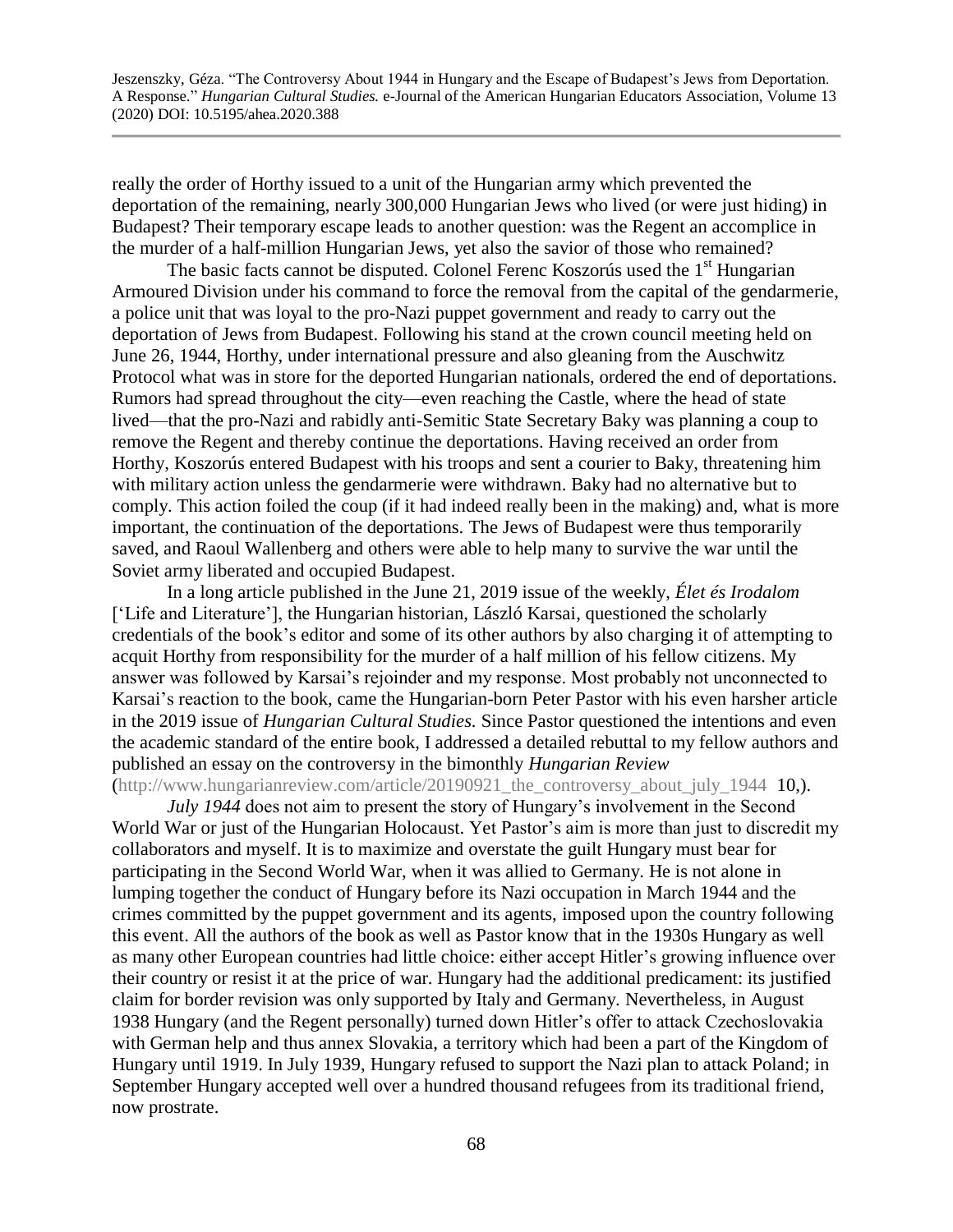Subsequently, wedged between the devil and the deep sea (i.e., either collaborate with Nazi Germany or share the fate of Poland), Horthy and most of the Hungarian public opted for the former, a decision also motivated by the attractive, territorial rewards that went with that. (This was called a Faustian pact by Bryan Cartledge in his masterly history of Hungary, *The Will to Survive*.) Joining the World War on the side of the Axis was an obvious blunder (as I call it in my essay), even a crime, but one that had its mitigating circumstances. Recognizing this enormous mistake by March 1942, Horthy and his trusted new prime minister, Miklós Kállay, tried to approach the British and the Americans to make them understand Hungary's precarious position and offer to break away from Germany as soon as such as step would be militarily possible. No one described Hungary's participation in the war better than F.J. Montgomery, Roosevelt's former envoy to Hungary, who referred to it in his memoirs as "the unwilling satellite" (Montgomery 1947). There is no denying, however, that a large part of Hungary's public was ignorant, misled or just blindly pro-German, while additionally motivated by a justified fear of communism and the Soviet Union. On this account as well, Hungary's pro-Ally political and economic elite had to move carefully, a caution that was even more necessary due to the investigating eyes of German diplomats and spies.

All was changed by the German occupation of Hungary on March 19, 1944. The puppet government installed by Germany and the majority of the functioning state administration (including the army, police and the gendarmerie) concealed the fact that Hungary was no longer sovereign and master of its own fate. The terrible crimes committed after the occupation, the Hungarian Holocaust, belong to the blackest pages of Hungarian history. Most of those who participated in these events were punished and deserve the contempt of posterity. When contributing to *July 1944*, those of the authors who are still among the living certainly did not try to reduce the responsibility either of the guilty or of those who made decisions which turned out to be fatal. An honest historian cannot and should not make rushed judgments. We all have to bear in mind how trying those times were.

Now let me answer Pastor's charges and misrepresentations one by one. Even if Pastor had not known me for decades, had not read my historical works and was not aware of my past and present political views, it would still be a misreading of my Introduction and essay on Hungary's wartime foreign policy to suggest that the book has anything to do with present-day Hungarian politics. It is known in Hungary that nothing is further from me than an attempt "to advance the rehabilitation campaign" allegedly conducted by the Orbán government as a means of whitewashing Horthy and acquitting those roughly 200,000 Hungarian collaborators in the Quisling-type of government from their responsibility for the crimes committed following the country's military occupation. An objective reading of the book would prove that – like any scholarly work – it is open to criticism but remains an honest attempt to answer very difficult historical and moral questions in connection to the tragic events that took place in Hungary in 1944.

The first sign of Pastor's malice is exhibited in the statement that, "This book is a compilation of essays by authors who were previously published elsewhere." Not that it would be improper or superfluous to republish studies which have appeared in different works at different times, but in fact four out of eight pieces in this book were written specifically for the present volume; two are translations from Hungarian originals. The selected documents in the Appendix have been translated from German originals that had previously only been published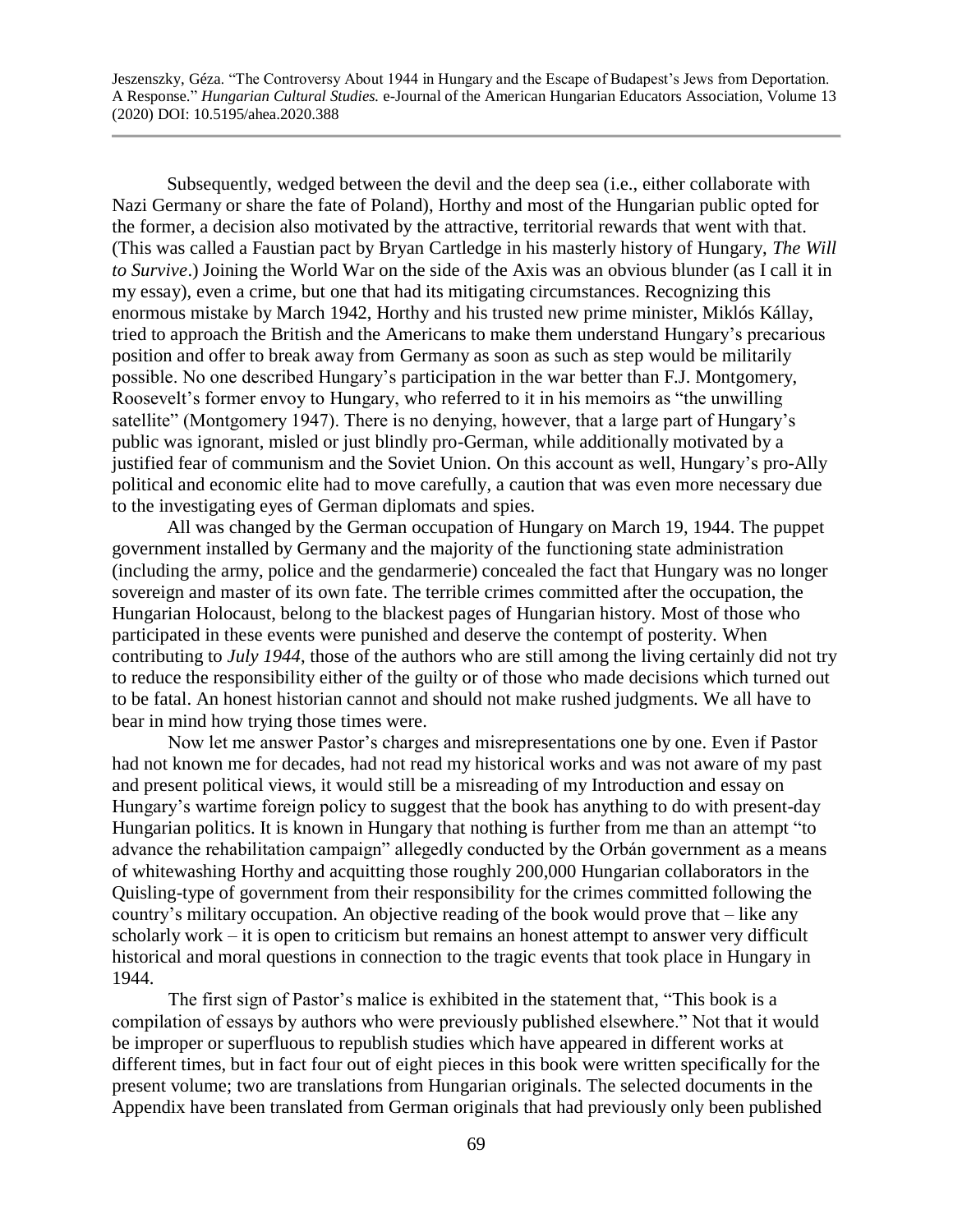in Hungarian. It is the reviewer's mistaken assertion that the "main focus of the book is on Ferenc Koszorús." As I stated in my Introduction, the main purpose of this collection was to offer an answer to several historical controversies.

Should Horthy be praised for defying the Nazis in July 1944, or condemned for not having prevented the crime earlier? Or there is the larger controversy: as a result of the German occupation did Hungarian sovereignty come to an end and so the responsibility for the ensuing horrors rests mainly or entirely with Nazi Germany? Is the whole Hungarian nation guilty because of the active collaboration by many Hungarians? As historians, my colleagues and I are committed neither to the whitewashing nor to the blackening of the record. The subject is about the deliberate murder of more than a half-million innocent people. Here the attempt for historical accuracy runs parallel to understanding the sentiments of the survivors, those related to the victims, and indeed of all decent people. The present collective volume cannot answer all the historical questions and settle the debates; the purpose is only to show what really happened in the crucial days in early July (9).

Clearly the focus in the volume was not to what extent Colonel Koszorús was a hero, but rather on how and why Horthy, the Regent, could stop the deportations in July if he could not or did not do so when the Hungarian puppet government started them on May 15.

I cannot but quote again from my Introduction, where I stated my agreement with the judgment of the late Randolph Braham and several other authors, including that of the late, distinguished Hungarian historian, György Ránki, who at the age of fourteen was himself a survivor of Auschwitz and wrote about the Holocaust in Hungary. I wrote the following:

The new, blindly pro-Nazi members of the typically puppet-government imposed on the country betrayed their Jewish compatriots and surrendered them to Nazi Germany.… The Sztójay government, the Hungarian civil service and the Hungarian gendarmerie facilitated the deportations with decrees and with their merciless action…. Those who were responsible for taking Hungary recklessly into the war, and who issued the orders for the deportations and carried those orders out, were tried in Hungary after the war. Between 1945 and 1949, 59, 429 persons were tried by specially created 'people's courts': 26, 997 were found guilty. 477 were sentenced to death, and actually 189 were executed, including four heads of government and several ministers. Compare that to relevant figures in other countries occupied by Nazi Germany, or even to Germany itself – Hungary cannot be charged to have been lenient towards its war criminals. Those were indeed traitors to their nation, as they aided in the death of almost five percent of their compatriots and blackened the reputation of Hungary (13–15).

Does it require further proof that the aim of the volume was not falsifying history and exonerating the collaborators of Nazi Germany?

It is hair-splitting to count how many German soldiers were present in Hungary at various moments of the occupation. To a serious historian it should be evident that the crime of the deportations could not and would not have taken place but for the military occupation of Hungary, which put an end to the two-year efforts of Kállay's government to leave the side of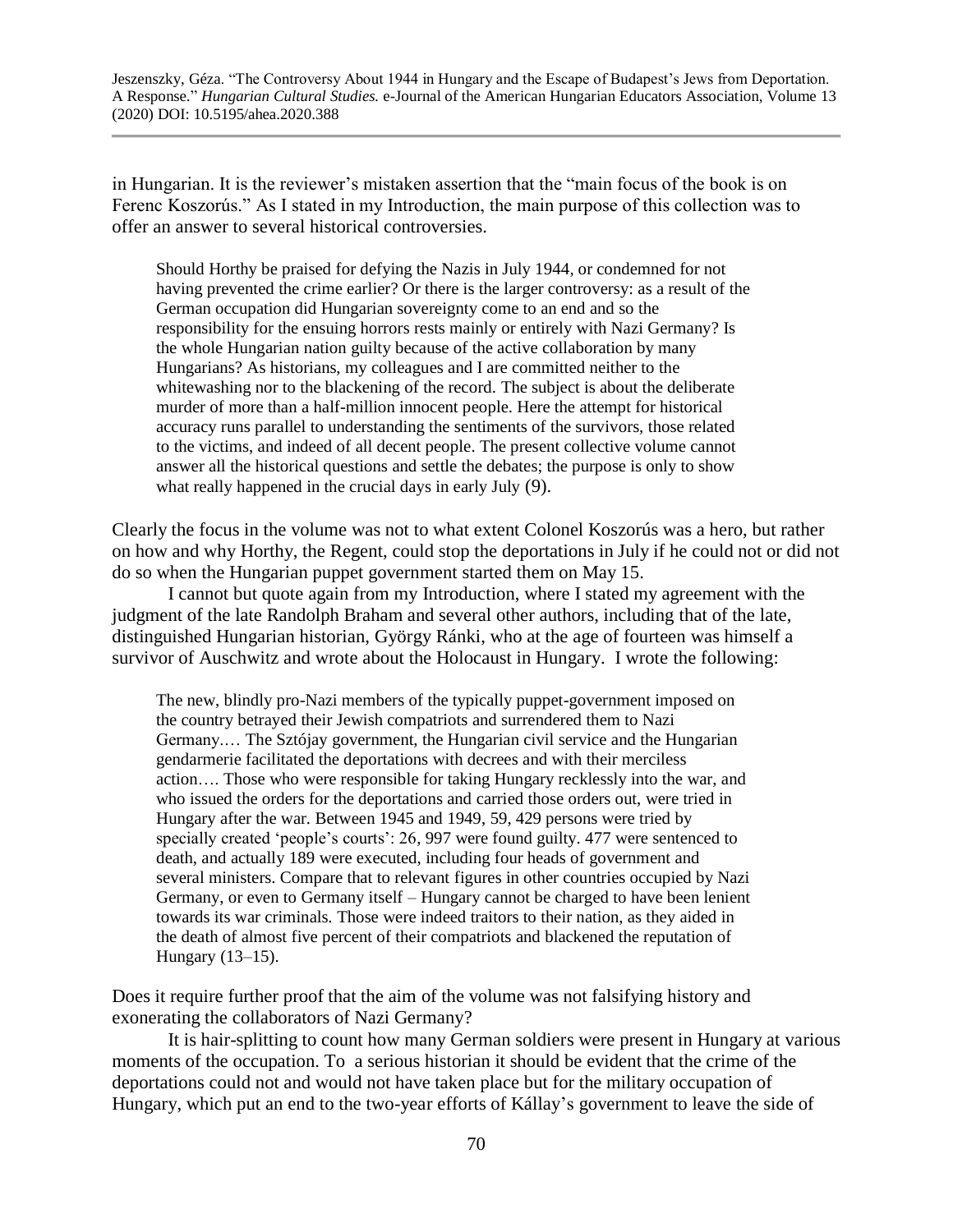Germany and conclude an armistice with the allied united nations. How many Soviet soldiers kept Hungary in the Soviet bloc? Maintaining a regime by terror does not require an enormous army.

Horthy must have suspected that Hitler's aim was the extermination of the Jews, as I pointed out in my Introduction by saying, "Could he believe that families with old people and children were just taken to Germany to work in fortifications and factories? Surely, he did not know exactly what went on at Auschwitz, but he should not have watched passively the systematic mass deportation of Hungarian citizens, starting on 15 May" (24). I also emphasized the Regent's responsibility for washing his hands like Pilate over the inhuman anti-Jewish decrees introduced by Hungary's Quisling government, followed by the ghettoization and the deportations of Hungarian citizens who expected protection from the head of state.

 Pastor (and also Karsai) go out of their way to question whether Horthy demanded the stopping of the deportations at the crown council held on June 26. Yet it is Randolph Braham whom I quoted when reproducing Horthy's words, "I shall not tolerate this any further! I shall not permit the deportations to bring further shame on the Hungarians! Let the Government take measures for the removal of Baky and Endre! The deportation of the Jews of Budapest must cease! The Government must take the necessary steps!" (Braham 2000: 873.) Horthy had not the legal power to order the government to carry out any measure, but here comes Pastor's anti-hero, Colonel Koszorús, and his armored unit.

 Whether State Secretary Baky really conspired in a *coup d'etat* to remove Horthy or this was only a rumor is of secondary importance; the three-thousand gendarmeries – planning and ready to carry out the rapid deportation of Budapest's Jews – who were illegally brought to Budapest were a fact. So was it also a fact that Horthy did give an order to Koszorús to force the gendarmerie to leave the capital. We do not know whether the colonel just blindly obeyed the commander-in-chief or also thought of the Jews facing immediate deportation. What mattered was the evacuation of the law-enforcement units who were under the direct authority of the Minister of the Interior and therefore of Baky. Without Horthy's decision to stop the deportations coupled with the carrying-out of this order by Koszorús, by mid-July all the Jews in Budapest would have ended in Auschwitz. Therefore, no historian can question the fact that the Jews living in Budapest were saved in July – at least until the October 15 coup by the Hungarian Arrow Cross led by Szálasi. Then the Hungarian rabble was released by the German Nazis to foil the armistice Horthy had concluded with the Soviets and already announced through the radio. In a recent essay of mine which appeared in the Hungarian journal, *Magyar Szemle* ['Hungarian Observer'] in January 2018 (*Horthy és a magyar zsidók deportálása* ['Horthy and the Deportation of the Hungarian Jews']) I did my best to give an impartial and honest answer to Horthy's responsibility, ending with the following statement: "Whether the (temporary) saving of over quarter-of-a-million Hungarian Jews counterbalances Horthy's partial responsibility in giving up a half million of his fellow-compatriots to the Germans, neither can a historian nor the administration of justice in this world settle."

 Only malice can purport an aim to "minimize Hungary's war guilt" when, in fact, in my Introduction, I compare the passivity of the average Hungarian during the deportations (and let me add also watching the arrest of thousands of non-Jewish Hungarians suspected of pro-Ally sympathies) to a similar attitude during the communist terror: "Many Hungarians gave vent to their anti-Semitic prejudices and happily participated in stealing the properties of their deported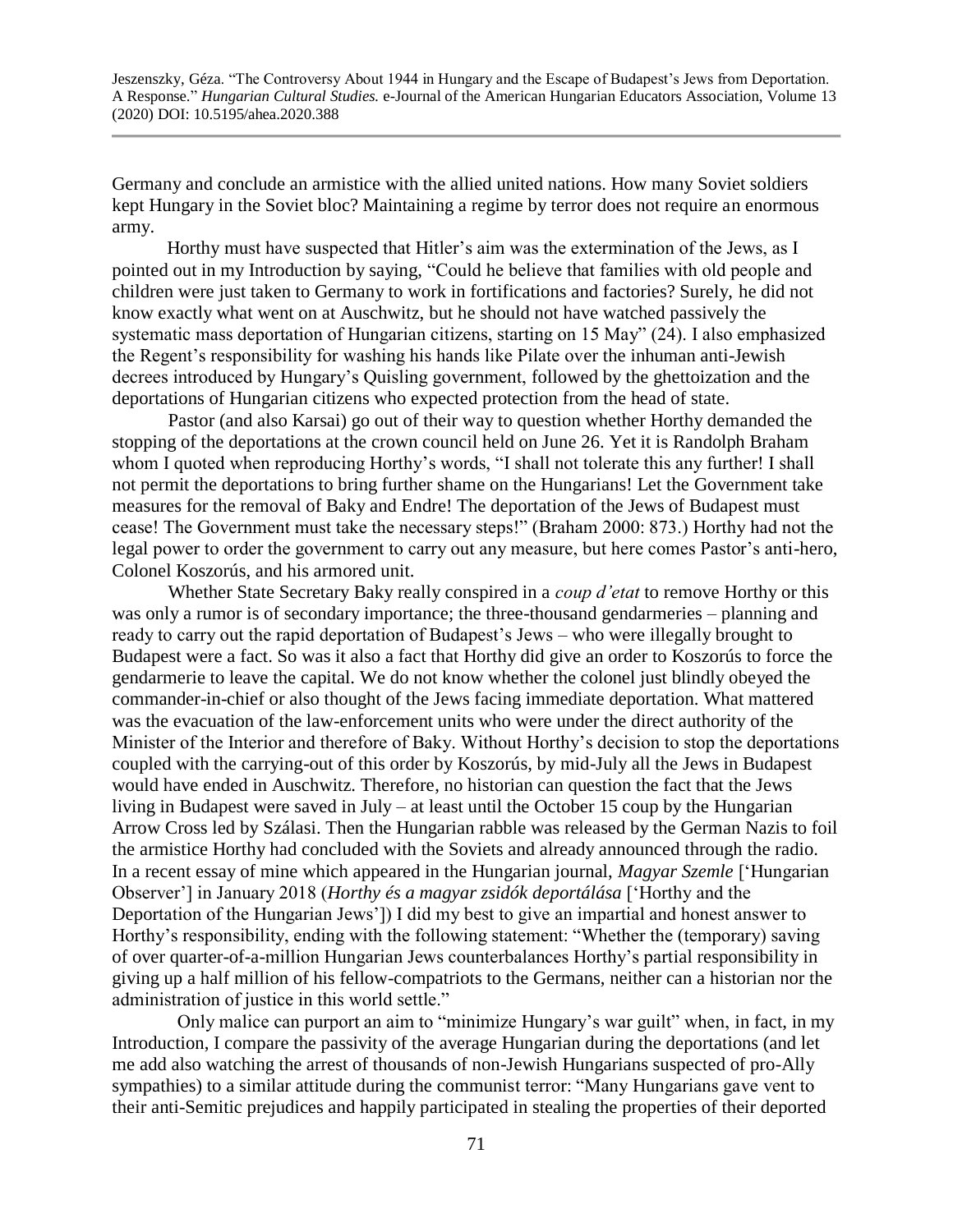or hiding Jewish compatriots, while the majority of the population just watched the cruel removal of their Jewish neighbors passively. As when, a few years later, they were paralyzed with fear as the terror imposed by the communists raged, persecuting hundreds of thousands of innocents" (15).

As is well known, Franklin D. Roosevelt's envoy to Hungary, F.J. Montgomery, first called Hungary "the unwilling satellite." It is enough to substantiate this epithet by reading the Hungarian-American, journalist and historian Charles Fenyvesi's *Három összeesküvés* ['Three Conspiracies'], or numerous studies by György Ránki and Gyula Juhász, particularly the latter's collection of British documents (Juhász 1978), and his introduction to that in English (Juhász 1980), and of course my essay in the book under discussion, "Hungary in the Second World War: Tragic Blunders or Destiny?" to at least ponder if Hungary was really more than a reluctant ally of Nazi Germany.

 Pastor, who can read the mind even of the deceased, asks, "Had Ránki lived past the 1989 regime change, would he not have revised his essay?" Pastor then adds that Ránki probably would not have offered his essay for this publication. Thirty-seven years after its first publication (in Hungarian), Ránki would certainly have revised it for a new book, but he, a true historian, would not have done it due to the 1989 political changes. Apparently, it is the good Pastor whose vision as a historian is marred by recent political developments in Hungary. Although it was my duty as editor to add a few notes to Ránki's essay in order to inform the reader about persons mentioned in the paper whose names are likely to have become unfamiliar today, it was indicated that these additions came from the editor. However, nowhere did I, as Pastor claims, take "issue with the dead Ránki." It is true that Ránki's essay dealt with Hungarian-German relations starting in 1933, but only as the antecedents to the war period, so I did not mislead anyone by writing that the essay "is a summary of Hungary's conduct during the Second World War" (32).

 Pastor's comments on my essay, which focuses on the serious blunders committed by Hungary's leaders leading to participation in Hitler's war, attempt to question my whole approach even though his many quotes rather confirm my highly critical remarks. Any unbiased reader of my contributions to the present volume (Pastor is clearly not such) would see how far I am from using history for political purposes and that I am an opponent of national or religious prejudices. Contrary to Pastor's assumption, I strongly disagree with those who think that the 1919 Hungarian Soviet Republic was a Jewish affair and therefore justified subsequent anti-Jewish measures. It is simply a stupid assumption that I "grieve for the Horthy regime." I leave it to the hoped-for readers to decide if my forty-page long piece sounds fair or faulty. Let me just mention one point which reveals Pastor's inexplicable opposition to all actions of interwar Hungary. Pastor questions Hungary's sincerity that it wanted to revise Hungary's post-Trianon borders by peaceful means. His "proof" is that in 1921 it was the armed action of Hungarian free-troopers which led to a plebiscite that kept the town of Sopron and its vicinity within the borders of "rump" Hungary. Yet Hungary's interwar leaders were not irresponsible fools dreaming of armed action against the neighbors whose armed forces sixteen times outnumbered Hungary's. Pastor's other argument is that the return of Subcarpathia and a railway on Slovakinhabited territory in 1939 was achieved by military action. Apart from the fact that fighting in that action and losses were minimal, both Britain and the United States preferred those territories under Hungarian rather than pro-Nazi Slovak control, and that could be achieved only by occupying the territory.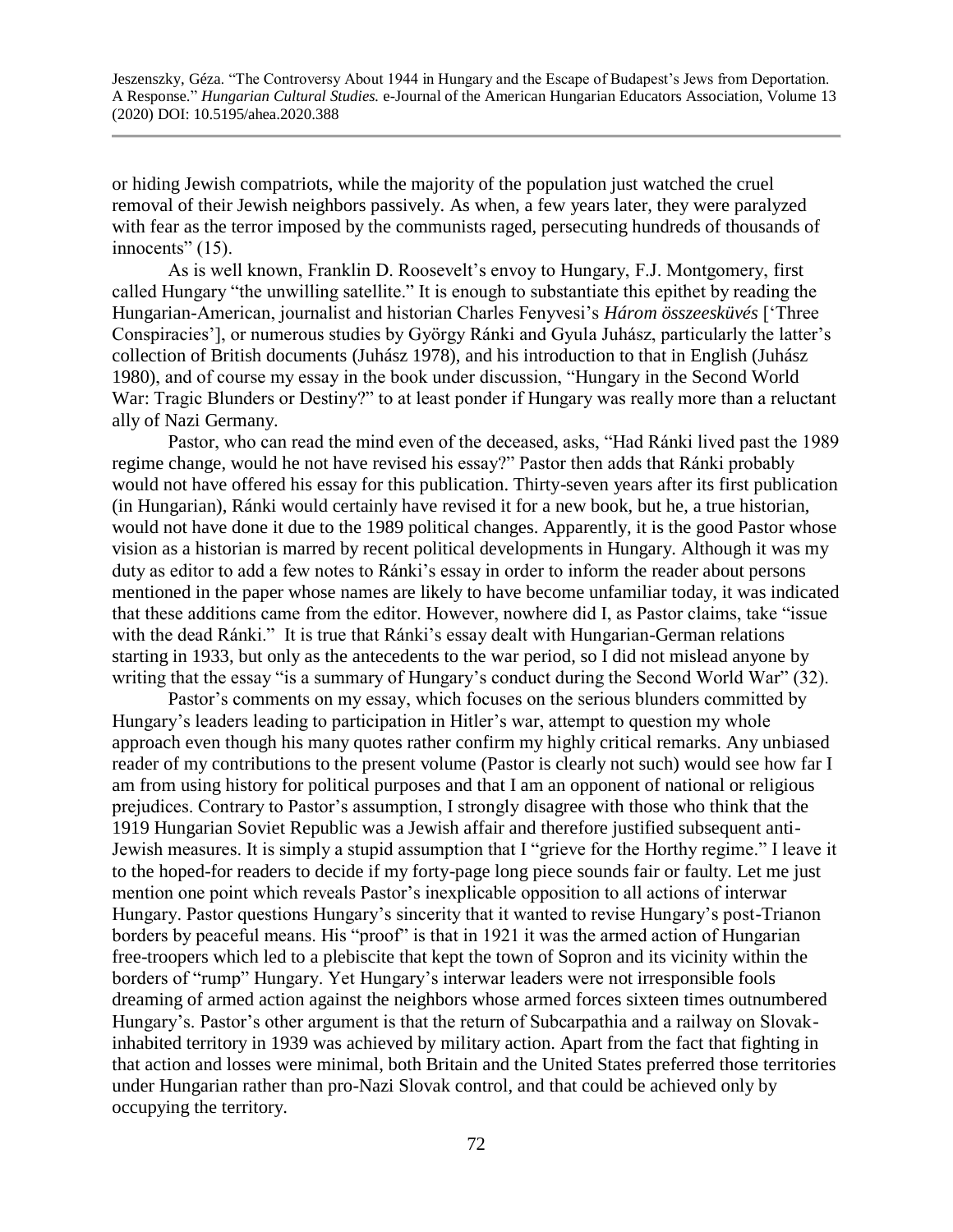The rest of the so-called review by Pastor, when discussing the other studies appearing in the book, also uses selected and sometimes distorted sentences from the various authors to undermine their credibility. Pastor has one strange aim: to make the gloomy record of Hungary in the Second World War look even poorer, disregarding the fact that in Hitler's Europe it was only the Poles (and for a while the French, the Belgians, the Dutch, and the Norwegians, all victims of attack by the Wehrmacht) who put up military resistance, and what went on in occupied Poland was a warning for the other countries about the consequences of standing up to the Nazi state, rather than an encouragement to follow the example. It does not reduce Horthy's responsibility that compared to the other satellite leaders the Hungarian head of state stands out as far from being servile in the talks with Hitler, as testified in the documents originally edited by a German historian (Hillgruber 1967), and brought out in Hungarian with a detailed, exemplary introduction by Ránki (1983). That publication shows that Central and Eastern Europe indeed faced terrible alternatives between 1938 and 1944, and it was not possible to escape a horrible fate. Unlike Slovakia and Romania, Hungary still tried to keep its contribution to the German war effort as limited as possible. A true historian should present that Hitler could rely on Romania and Slovakia, and even on a fraction of the Serbs, all owing so much to France and Britain, in serving his aims, and even plucky little Finland joined the war against the Soviet Union. Hungary's conduct should be studied in a comparative way.

 For me it is inexplicable what drove Pastor to mislead his readers to such an extent about a book which tried to provide a balanced picture of how the Jews in Budapest escaped deportation and almost certain death in July 1944. The book is not a history of Hungarian anti-Semitism, but rather provides the background to the foiled attempt to annihilate a section of the population in the capital of Hungary. While it does not try to exonerate the Hungarians from any ill deed, neither does it want – unlike the reviewer – to burden Hungary and the Hungarians with collective guilt. While many Hungarians deplore and condemn any barbarity committed by Hungarians (and, sadly, by so many others), we must hold up the example of those who tried to mitigate the disaster in 1944. The thousand Righteous Hungarians and the heroism of Raoul Wallenberg should also be given due recognition.

 I sincerely hope that the readers of this journal will see that Pastor was directed not by professionalism, a dedication to historical truth, but by malice and personal bias.

## **Works Cited**

- Braham, Randolph L. 1981. *The Politics of Genocide: The Holocaust in Hungary*. New York: Columbia UP.
- Braham, Randolph L. 2000. *The Politics of Genocide: The Holocaust in Hungary, Condensed Edition*. Detroit: Wayne State UP.
- Fenyvesi, Charles. 2007*. Három összeesküvés. Rundstedt tábornagy, Canaris tengernagy és a zsidó mérnök, aki megmenthette volna Európát* ['Three Conspiracies: Field-Marshal Rundstedt, Admiral Canaris and the Jewish Engineer Who Could Have Saved Europe']. Budapest: Európa Kiadó.
- Hillgruber, Andreas.1967. *Staatsmänner und Diplomaten bei Hitler. Vertrauliche Aufzeichnungen über Unterredungen mit Vertretern des Auslandes 1939–1941* ['Statesmen